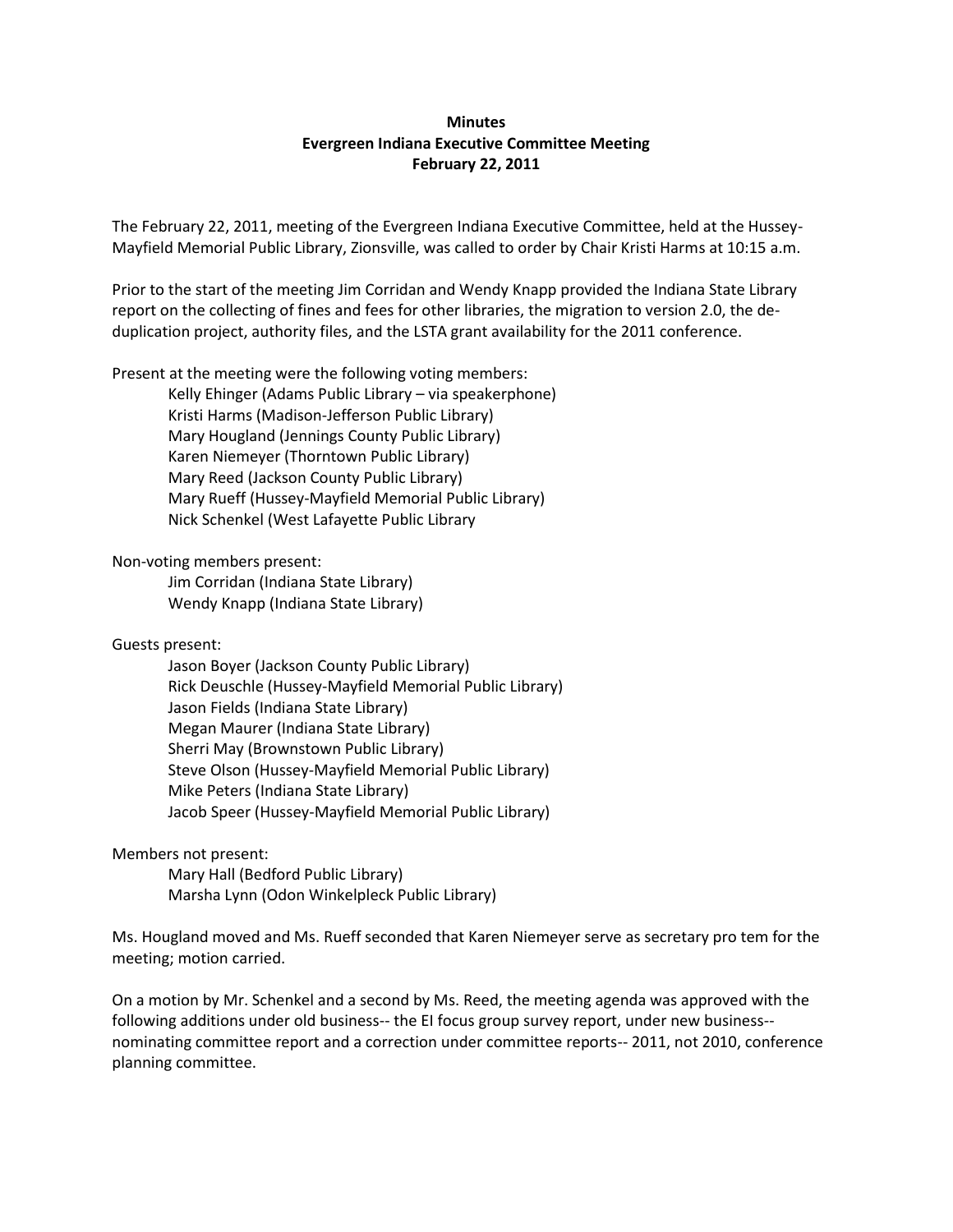Mr. Rueff moved and Ms. Hall seconded that the minutes of the December 14, 2010, meeting be approved; motion carried.

Committee Reports:

- Cataloging Committee (report by Ms. Knapp): The committee has not met since the December EC meeting, but is working on scheduling of advanced cataloging training, policy for strict adherence to release dates of materials, cataloging of MP-3 players, and the possibility of acquiring Bookwhere as an alternative to use of OCLC. At this time the estimate for 20-22 libraries is \$40,000 purchase price plus a \$13,000 annual maintenance fee. The committee will next meet on March 14.
- Circulation Committee (report by Ms. Knapp): A draft of the Evergreen Indiana Circulation Committee Bylaws, which were primarily adapted from Evergreen Indiana Executive Committee Bylaws, was distributed for feedback, which should be provided to the Indiana State Library staff.
- IT Committee: Mr. Peters reported that he is tinkering with "Easy Proxy"; it allows logging in with a barcode directly to an e-book. Mr. Deuschle introduced Steve Olson, who will replace him at Hussey-Mayfield. Mr. Deuschle's last day will be March 25; he will be joining his dad in their nuclear industry health and safety business. He noted that Niles Ingalls, also at Hussey-Mayfield, had an illness but would resume work February 23.
- Overdrive Committee: Ms. Hougland reported that 31 libraries will be live by May 28. After discussion, Ms. Hall moved and Ms. Reed seconded that the committee recommendations be approved; motion carried. The recommendations include allowing 3 active holds, allowing three items to be checked out for 7 to 14 days, and allowing 3 days for pickup of item. In addition, reciprocal borrowers will not be allowed to use Overdrive, and if the customer has fines and fees that exceed \$10.00, he will be unable to use Overdrive. It is anticipated that a collection development policy will be developed after about a year of experience with Overdrive. It was announced that Lebanon and Hussey-Mayfield Memorial Public libraries are applying for an LSTA grant to match the purchase of more Overdrive titles. Mr. Corridan recommended increasing the Overdrive Committee from 7 to 9 persons. Mr. Schenkel made such motion; Ms. Reed seconded; motion carried.
- 2011 Conference Planning Committee: Indiana State Library staff reported that the conference will be May 6, 2011, and that one tentative site is the Shelbyville Indiana Live Casino at a cost of \$25.26 (including lunch and \$5.00 free slot machine play) per person. The Executive Committee by consensus agreed that the ISL staff should keep looking for a location, should keep the price to no more than \$30, and should obtain site for 150 people. Last year 125 attended.
- 2012 Conference Planning Committee for International Evergreen conference: That committee has met. Mr. Speer will chair the sponsorship committee. The conference will be at the Hyatt, Indianapolis. We hope to offer a full-conference and a one-day fee.

## Old Business:

 Three letters were presented. In one Kristi Harms was congratulated on facilitating the consistency in the circulation guidelines/matrix. Two directors took issue with the 3 week loan period. This change will go into effect April 1.